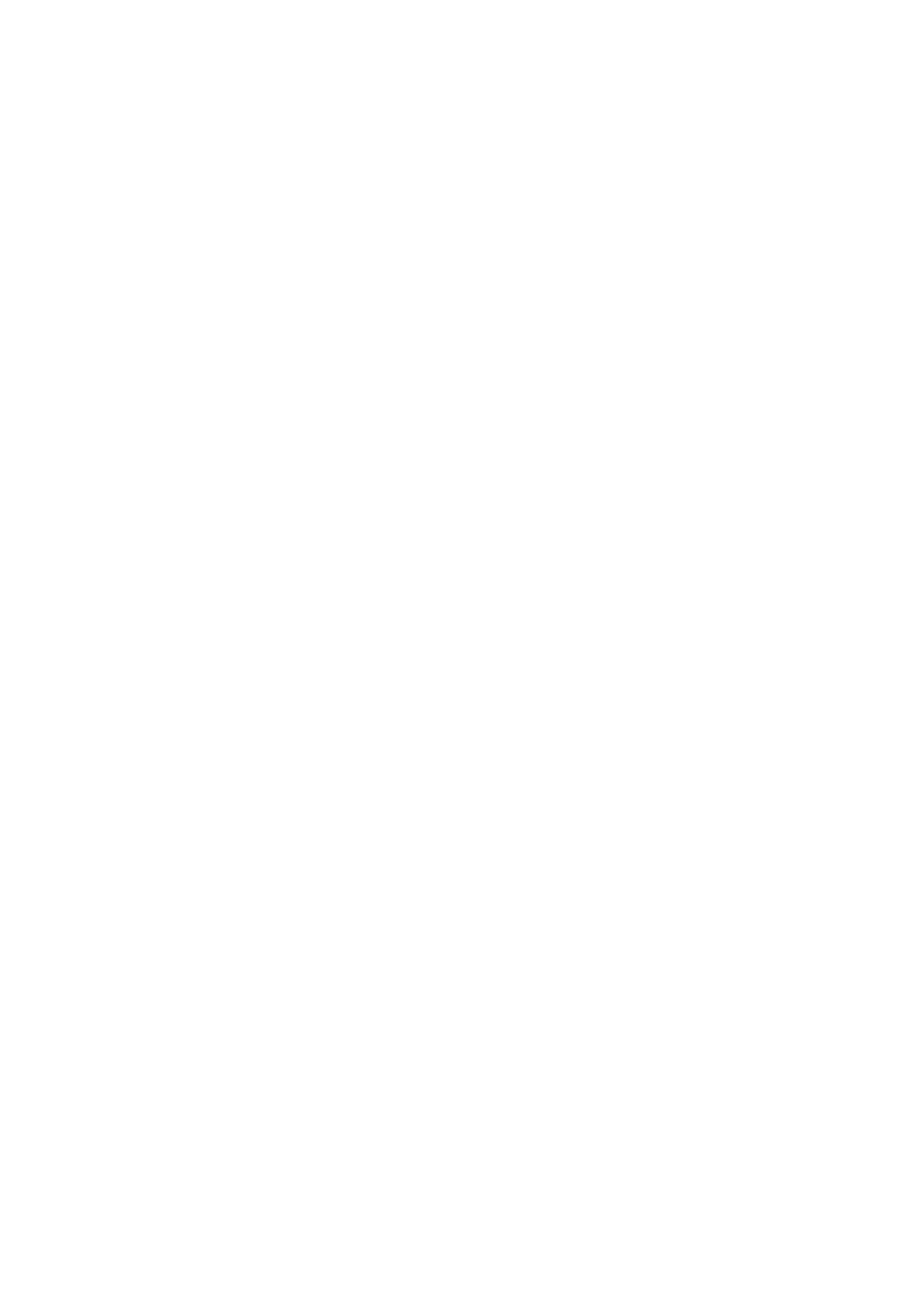### **Contents**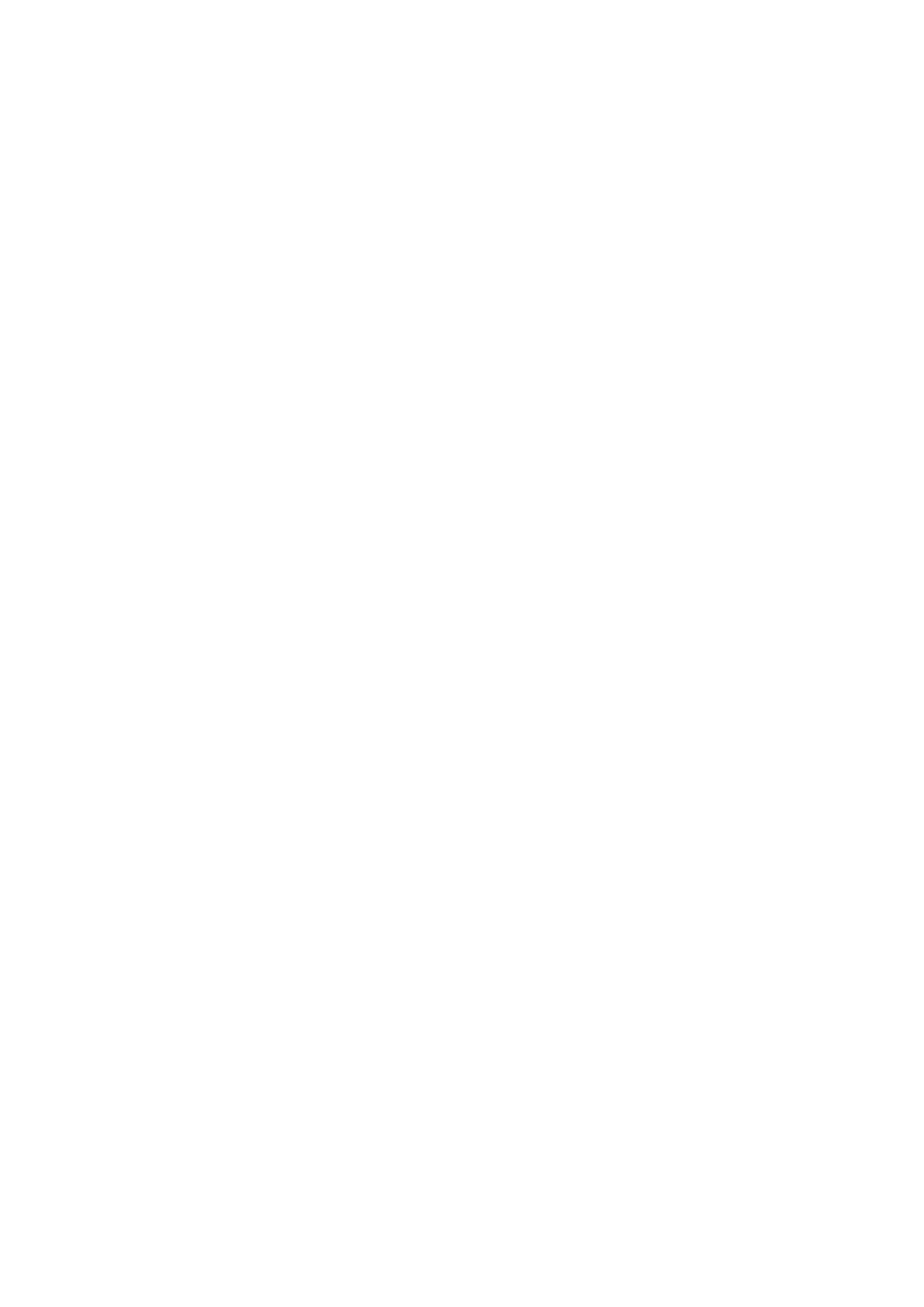## <span id="page-4-0"></span>**Introduction**

#### **Name**

The name of this code is the Casey Precinct Code.

#### **Application**

This Precinct Code applies to the division of Casey. The provisions applying to individual blocks are identified in the legend and are located in the Single Dwelling Housing Development Code.

#### **Purpose of codes**

Codes provide additional planning, design and environmental controls to support the zone objectives and assessable uses in the Development Tables.

The Codes are used by the Authority to assess development applications. The Codes therefore also provide guidance to intending applicants in designing their developments and preparing their development applications.

#### **Structure**

The Casey Precinct Code has one Part:

**Part A** provides any ongoing block specific provisions for individual blocks identified in the Precinct Code within the suburb of Casey

Where more than one type of Code applies to a development, the order of precedence when there is inconsistency of provisions between Codes, as defined by the Act, is **Precinct Code**, then **Development Code**, and then **General Code**.

#### **Further information**

Please refer also to the Casey Concept Plan for other relevant or applicable planning provisions.